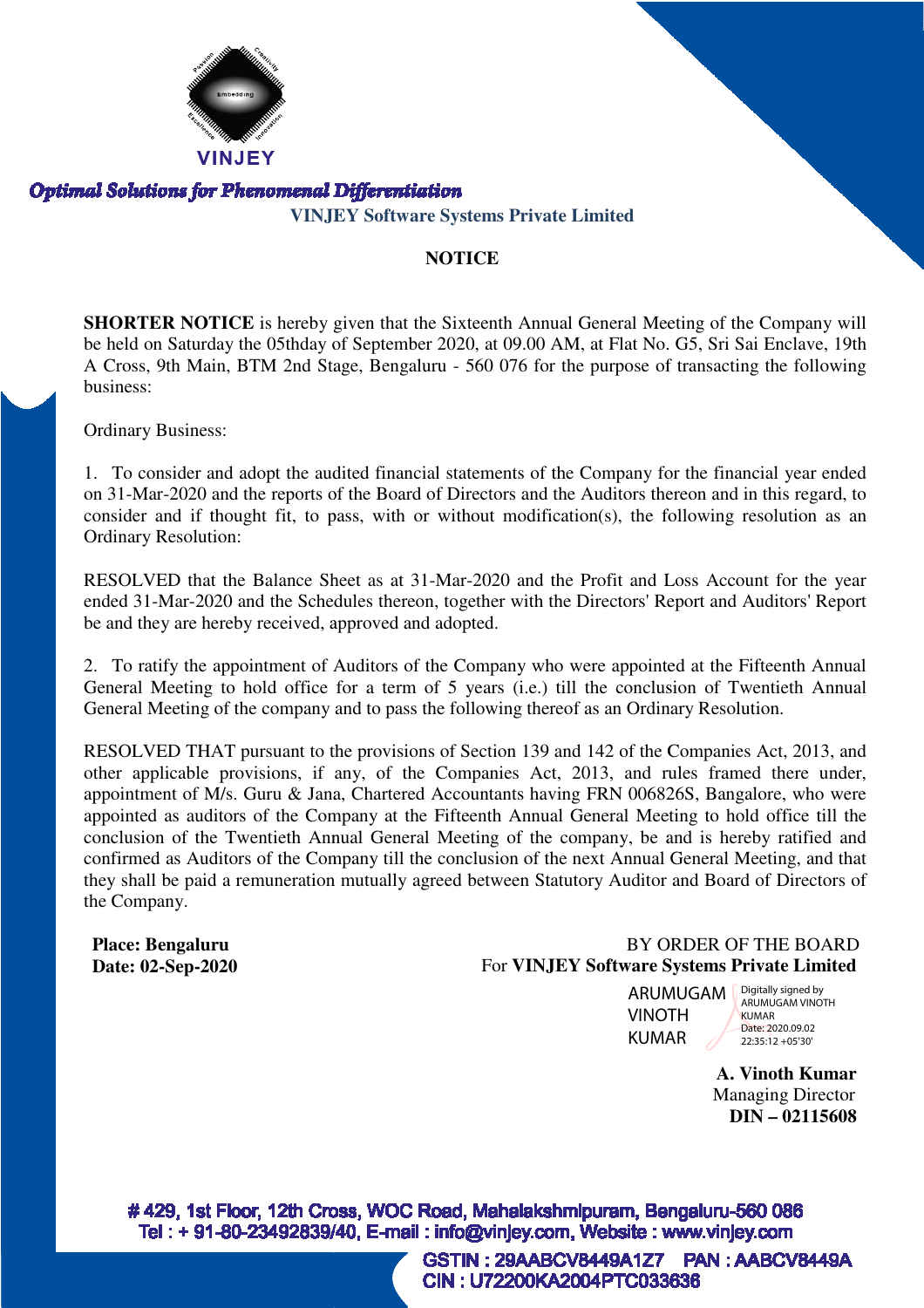

**VINJEY Software Systems Private Limited**

#### *Note:*

1. A member entitled to attend and vote at the meeting is entitled to appoint proxy to attend and vote *instead of himself/herself and the proxy need not be a member.*

*2. The proxy form, duly stamped and executed, should be deposited at Registered Office of the Company at least 48 hours before the time fixed for the commencement of the meeting.*

*3. Since there is no special business to transact in the meeting, Explanatory Statement under section 102 of the Companies Act is not attached.*

#429, 1st Floor, 12th Cross, WOC Road, Mahalakshmipuram, Bengaluru-560 086 Tel: +91-80-23492839/40, E-mail: info@vinjey.com, Website: www.vinjey.com

> **PAN: AABCV8449A** GSTIN: 29AABCV8449A1Z7 CIN: U72200KA2004PTC033636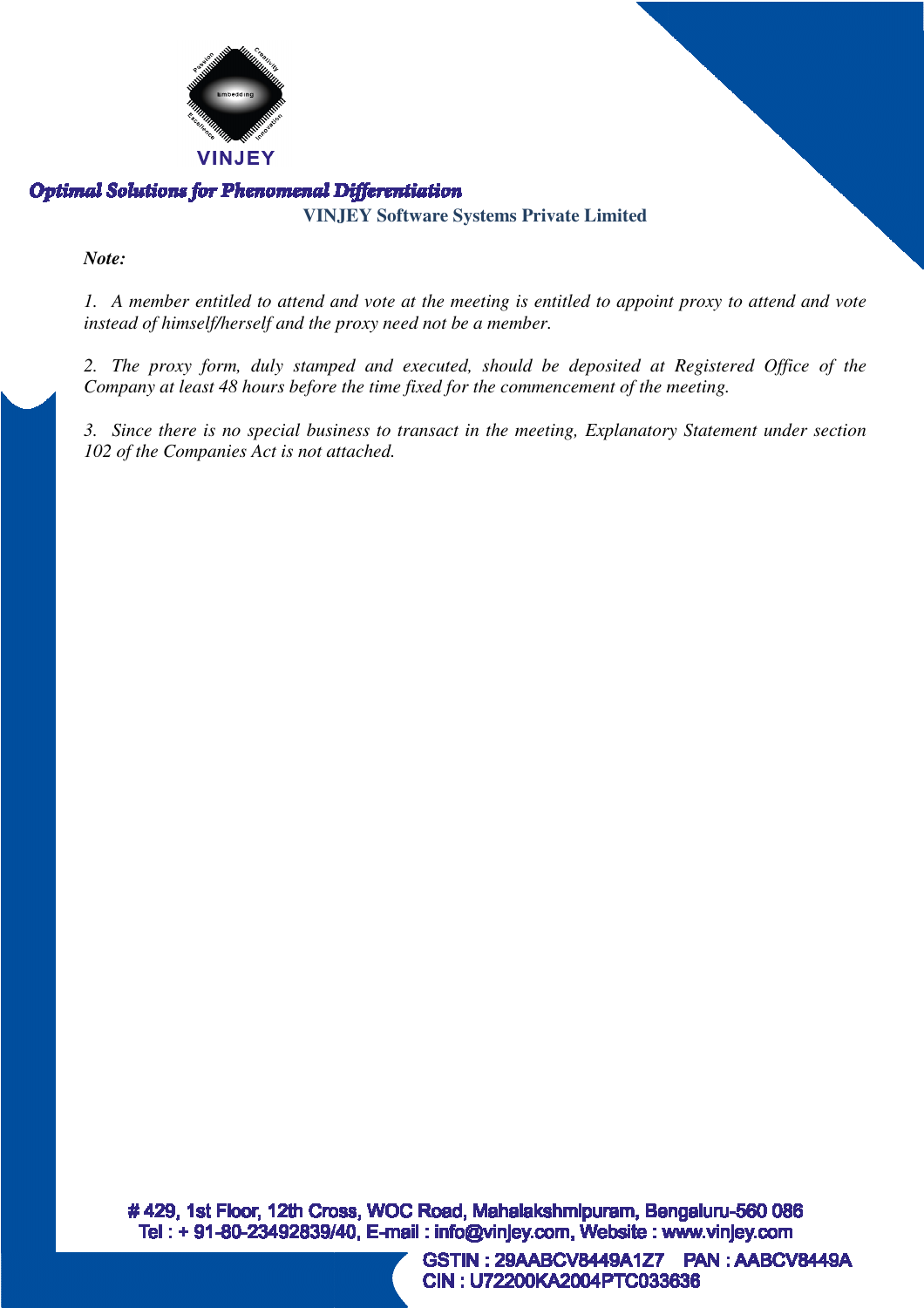

#### **VINJEY Software Systems Private Limited**

#### **PROXY FORM - MGT-11**

(Pursuant to Section 105(6) of the Companies Act, 2013 and Rule 19(3) of the Companies (Management and Administration) *Rules, 2014)* 

| CIN<br>Name of the Company<br>Regd. Office |                                                  | U72200KA2004PTC033636<br><b>VINJEY Software Systems Private Limited</b><br>No. 429, First Floor, 12 <sup>th</sup> Cross, WOC Road II Stage,<br>Mahalakshmipuram, Bengaluru - 560086 |  |
|--------------------------------------------|--------------------------------------------------|-------------------------------------------------------------------------------------------------------------------------------------------------------------------------------------|--|
|                                            | Registered address:                              |                                                                                                                                                                                     |  |
| E-Mail:<br>$DP$ ID:                        |                                                  |                                                                                                                                                                                     |  |
|                                            |                                                  |                                                                                                                                                                                     |  |
| $\mathbf{1}$ .<br>2.                       | Name<br>Address<br>Email Id<br>Signature<br>Name | or failing him/her                                                                                                                                                                  |  |
|                                            | Address<br>Email Id<br>Signature                 | or failing him/her                                                                                                                                                                  |  |
| $\mathcal{E}$                              | Name<br>Address<br>Email Id<br>Signature         |                                                                                                                                                                                     |  |

as my / our proxy to attend and vote (on a poll) for me / us and on my / our behalf at the Sixteenth Annual / Extraordinary General Meeting of the Company, to be held on 05-Sep-2020 and at any adjournment thereof, in respect of such resolutions set out in the Notice convening the meeting as are indicated below:<br>
Particulars For Against set out in the Notice convening the meeting as are indicated below:

| <b>Particulars</b>                                       | Foi | Against |
|----------------------------------------------------------|-----|---------|
| Resolution No 1: Adoption of Accounts                    |     |         |
| Resolution No 2: Ratification of appointment of Auditors |     |         |

|                                      | www.www.www                     |  |
|--------------------------------------|---------------------------------|--|
| Signature of Proxy Holder (s)        | Affix Rs. 1<br>Revenue<br>Stamp |  |
| Signed this $\_\$ day of $\_\_$ 2020 |                                 |  |
| Signature of Shareholder:            |                                 |  |

**Note: This form of proxy in order to be effective should be duly completed and deposited at the Registered office of the Company, not less than 48 hours before the commencement of the Meeting.**

#429, 1st Floor, 12th Cross, WOC Road, Mahalakshmipuram, Bengaluru-560 086 Tel: +91-80-23492839/40, E-mail: info@vinjey.com, Website: www.vinjey.com

> GSTIN: 29AABCV8449A1Z7 PAN: AABCV8449A CIN: U72200KA2004PTC033636